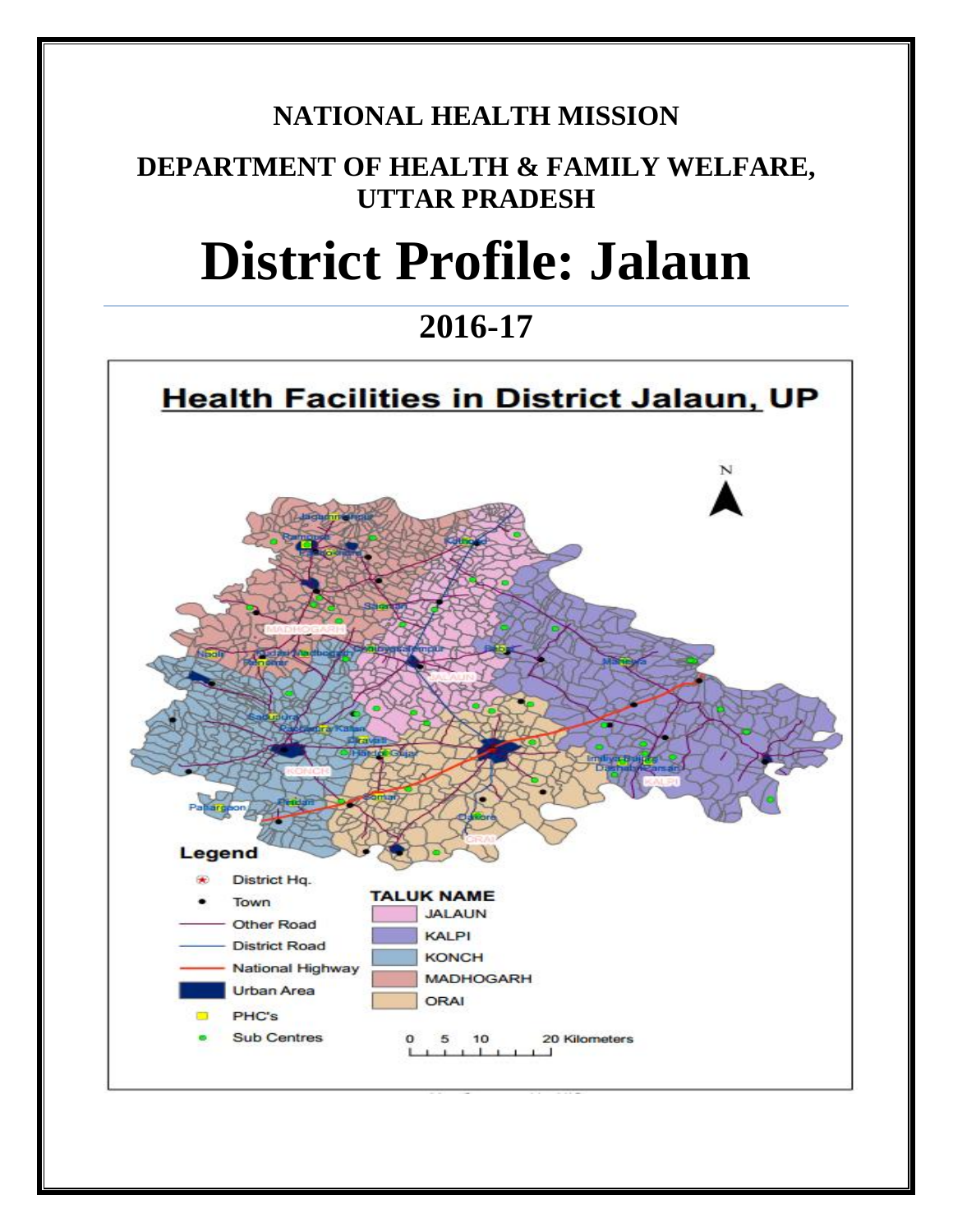## **District Profile:**

|                                                        | Jalaun    | <b>Uttar Pradesh</b> |
|--------------------------------------------------------|-----------|----------------------|
| Rural Population (In lakhs) (Census 2011)              | 12,51,964 | 1551.11              |
| Number of Districts (RHS 2014)                         |           | 75                   |
| Number of Sub District (Tehsil/Taluka etc.)Census 2011 | 5         | 312                  |
| Number of Villages (RHS 2014)                          | 927       | 106704               |
| Number of District Hospitals (RHS) (2014)              | 2         | 160                  |
| Number of Community Health Centres (RHS 2014)          |           | 773                  |
| Number of Primary Health Centres (RHS 2014)            | 35        | 3497                 |
| Number of Sub Centres (RHS 2014)                       | 277       | 20521                |

### **Demographic Profile**

| <b>Indicator</b>                                   | <b>Jalaun</b> | <b>Uttar Pradesh</b> |
|----------------------------------------------------|---------------|----------------------|
|                                                    |               |                      |
| Total Population (In Crore) (Census 2011)          | 1.670         | 19.96                |
| Decadal Growth (%) (Census 2001)                   | 14.87%        | 20.09                |
| Crude Birth Rate (AHS 2011)                        | 22.7          | 27.2                 |
| Crude Death Rate (AHS 2011)                        | 8.4           | 7.7                  |
| Natural Growth Rate (AHS 20114)                    | 14.3          | 19.5                 |
| Sex Ratio (Census 2011)                            | 865           | 908                  |
| Child Sex Ratio (Census 2011)                      | 889           | 899                  |
| Schedule Caste population (In Crore) (Census 2001) | 0.47          | 3.51                 |
| Schedule Tribe population (in crore) (Census 2001) | 0.001         | 0.011                |
| Total Literacy Rate (%) (Census 2011)              | 75.16         | 69.72                |
| Male Literacy Rate (%) (Census 2011)               | 84.89         | 79.24                |
| Female Literacy Rate (%) (Census 2011)             | 63.88         | 59.26                |

#### **Status of Health Indicators**

| <b>Indicators</b>               | Jalaun | $\frac{6}{9}$<br><b>Decline</b><br>(MH) | <b>Uttar Pradesh</b> |                    | $\frac{0}{0}$<br><b>Decline</b><br>(MH) |
|---------------------------------|--------|-----------------------------------------|----------------------|--------------------|-----------------------------------------|
| <b>Infant Mortality Rate</b>    |        |                                         | 71<br>$(SRS-2006)$   | 50<br>$(SRS-2014)$ | 29.57%                                  |
| <b>Neo-Natal Mortality Rate</b> |        |                                         | 46<br>(SRS 2006)     | 35<br>$(SRS-2014)$ | 23.91%                                  |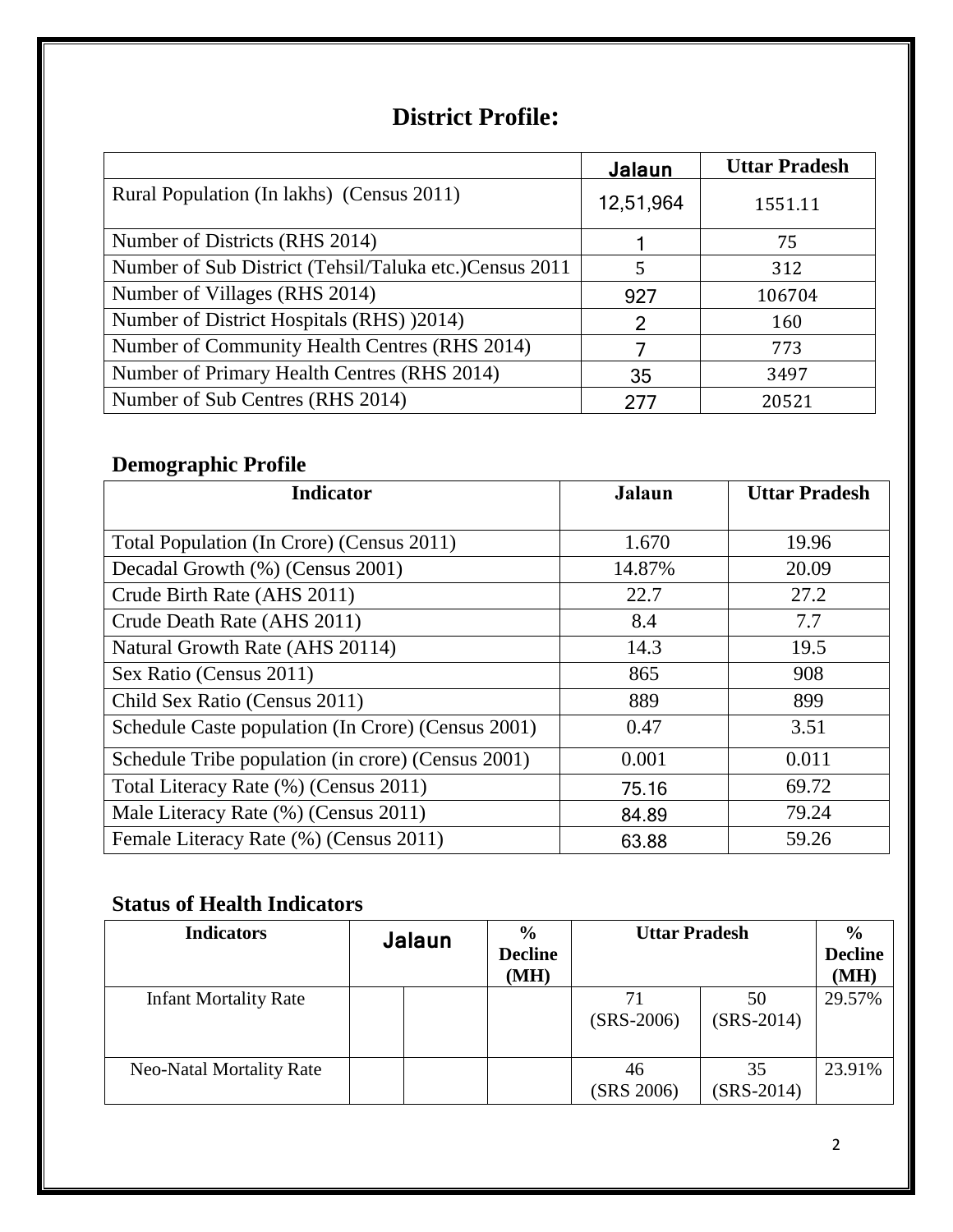| <b>Maternal Mortality Ratio</b>  | 440<br>285                 | 35.22% |
|----------------------------------|----------------------------|--------|
|                                  | (SRS 2011-<br>(SRS 2004-   |        |
|                                  | (06)<br>13)                |        |
| <b>Total Fertility Rate</b>      | 4.2<br>3.1                 | 26.19% |
|                                  | $(SRS-2006)$<br>(SRS 2014) |        |
|                                  |                            |        |
| <b>Under-five Mortality Rate</b> | 91<br>64                   | 29.67  |
|                                  | (SRS 2013)<br>(SRS 2008)   | $\%$   |

## **Progress under Health Systems Strengthening**

| SI.<br>N <sub>0</sub> | <b>Activity</b>               | <b>Status</b>                                                                                                                                                                                                                        |  |  |
|-----------------------|-------------------------------|--------------------------------------------------------------------------------------------------------------------------------------------------------------------------------------------------------------------------------------|--|--|
| $\mathbf{1}$          | 24x7 PHCs                     | Out of 35, only 5 PHCs are functioning on 24x7 basis.                                                                                                                                                                                |  |  |
| $\overline{2}$        | Functioning as<br><b>FRUs</b> | Only 1 Facilities (DWH, Orai and 2 other CHC Konch and Kalpi<br>are under process.                                                                                                                                                   |  |  |
| 3                     | <b>ASHAs</b><br>Selected      | 1080 ASHAs have been engaged<br>(890 have been trained in 1 <sup>st</sup> Module, and 1088 ASHAs are<br>trained upto $5th$ Module and 863 ASHAs trained in Round-1 &<br>853 ASHAs trained in Round-2 of $6^{th}$ & $7^{th}$ Modules) |  |  |
| $\overline{4}$        | Contractual<br>appointments   | Human Resource (HR) has been approved.<br>(Medical Officers (MBBS) - 0, Specialist 1, AYUSH Mos/<br>Physicians 0, SNs 59., ANMs 40 LTs 1 Pharmacists 0 others<br>)                                                                   |  |  |
| 5                     | Rogi Kalyan<br>Samiti         | 14 facilities (2 DH, 7 CHCs) have been registered with RKS.                                                                                                                                                                          |  |  |
| 6                     | <b>VHSNCs</b>                 | Out of 575 villages, 575. villages constituted VHSNCs.                                                                                                                                                                               |  |  |
| $\overline{7}$        | <b>DLVMCs</b>                 | Completion of  DLVMC has been reported.                                                                                                                                                                                              |  |  |
| 8                     | <b>VHNDs</b>                  | VHNDs were held during 2015-16.                                                                                                                                                                                                      |  |  |
| 9                     | <b>ERS</b>                    | 21 (102-Type) & 11 (108-Type) are operational.                                                                                                                                                                                       |  |  |
| 10                    | <b>MMU</b>                    | An approval of 8 Mobile Medical Units (MMU) has been<br>given to the District.                                                                                                                                                       |  |  |
| 11                    | Ambulance                     | An approval of  ambulances has been given to the<br>District.                                                                                                                                                                        |  |  |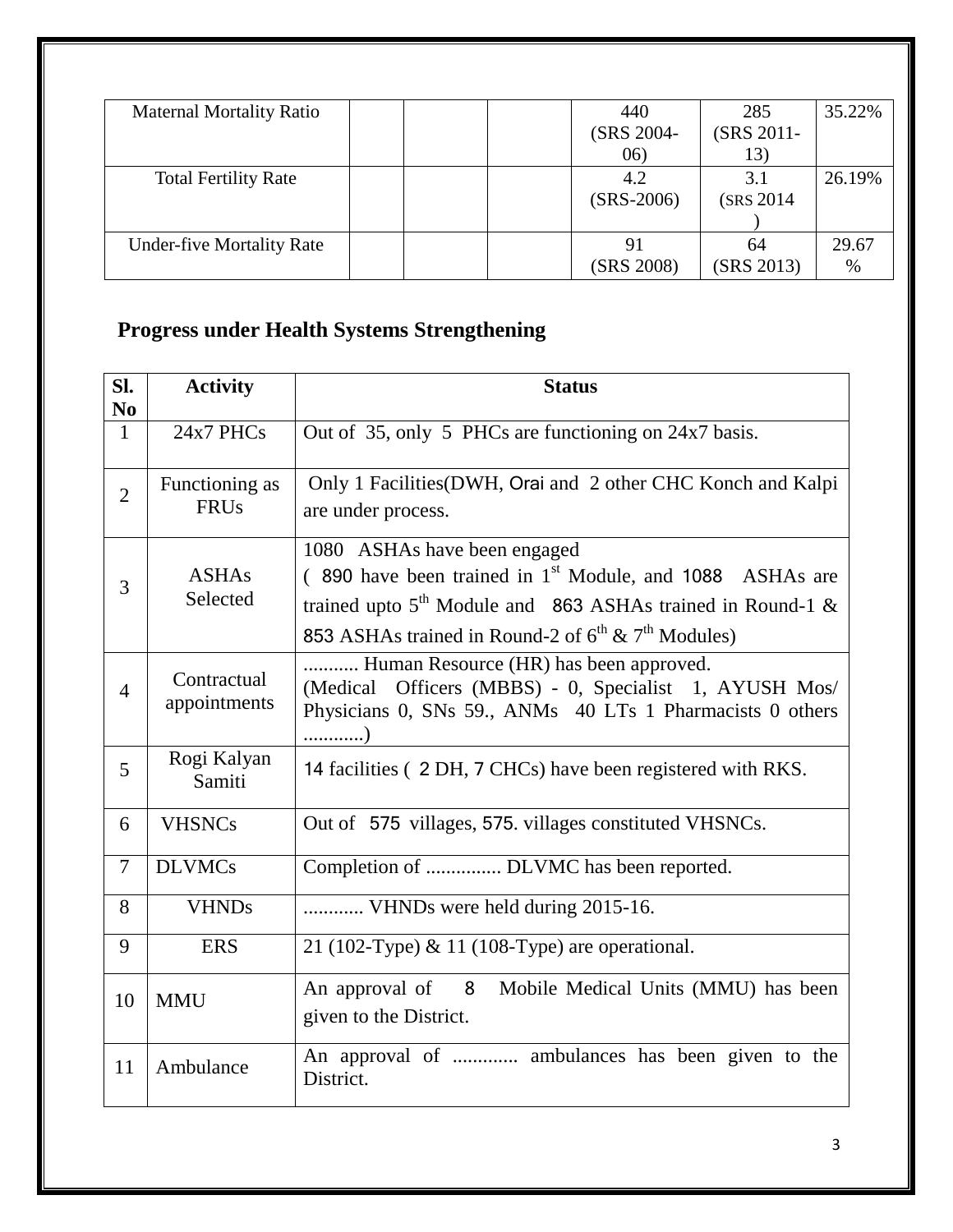|                |                     |                                              | New Construction               |  |                        | Renovation/Up gradation |  |
|----------------|---------------------|----------------------------------------------|--------------------------------|--|------------------------|-------------------------|--|
| Infrastructure | Facility            | <b>Sanctioned</b>                            | Completed                      |  | Sanctioned   Completed |                         |  |
|                |                     |                                              |                                |  |                        |                         |  |
|                | 12<br>Strengthening |                                              |                                |  |                        |                         |  |
|                |                     |                                              |                                |  |                        |                         |  |
|                |                     |                                              |                                |  |                        |                         |  |
|                | New Born Care       |                                              | Sick New Born Care unit (SNCU) |  |                        |                         |  |
| 13             | Units               | New Born Stabilization Unit (NBSU)           |                                |  |                        |                         |  |
|                | established         | New Born Care Corner (NBCC)                  |                                |  |                        |                         |  |
|                |                     | <b>Nutrition Rehabilitation Center (NRC)</b> |                                |  |                        |                         |  |

### **Physical Progress of Institutional Deliveries and JSY**

| Year                      | <b>Institutional Deliveries</b> | <b>JSY</b> beneficiaries |
|---------------------------|---------------------------------|--------------------------|
| 2012-13                   | 22851                           | 22851                    |
| 2013-14                   | 22216                           | 22216                    |
| 2014-15                   | 20501                           | 20501                    |
| $2015 - 16$               | 199909                          | 199909                   |
| $2016 - 17$ Up to July 16 | 5720                            | 5720                     |

#### **1. Funds Released under NRHM** (in crores)

| Year         | <b>Allocation</b> | Release* | <b>Expenditure</b> |
|--------------|-------------------|----------|--------------------|
| 2012-13      | 15.33             | 23.66    | 13.99              |
| 2013-14      | 14.99             | 11.99    | 15.33              |
| 2014-15      | 23.62             | 20.63    | 21.19              |
| $2015 - 16$  | 27.43             | 25.83    | 20.33              |
| <b>Total</b> | 81.37             | 82.11    | 70.84              |

\*Release figures for the F.Y. 2015-16 are updated on 31.03.2016 and provisional.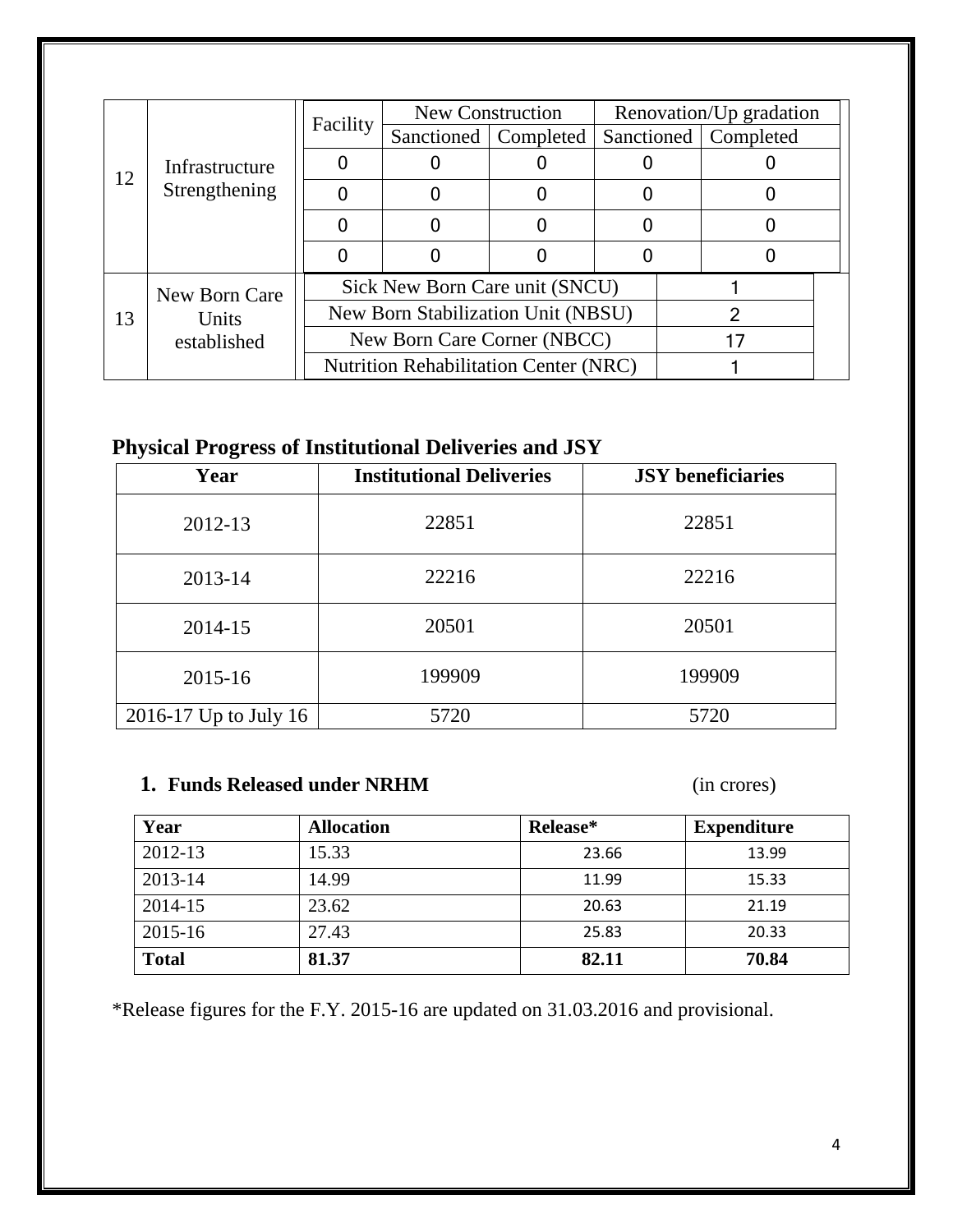#### **NUHM**

#### **A. Demographic Profile (As per Census 2011):**

|    | Total Population (In lakhs)                                                                  | 16,70,718        |
|----|----------------------------------------------------------------------------------------------|------------------|
| 2  | Urban Population (In lakhs)                                                                  | 4,18,754         |
| 3  | Urban Population as percentage of total population                                           | 25.06%           |
| 4  | Urban slum population (in lakhs)                                                             | 1.3              |
| 5  | Slum population as percentage of urban population                                            | 24%              |
| 6  | Number of Metro cities                                                                       | $\theta$         |
| 7  | Number of Million + cities $(> 10$ lakh population)                                          | $\left( \right)$ |
| 8  | Number of cities with 1 to 10 lakh population                                                |                  |
| 9  | Number of towns with less than 1 lakh but more than 50<br>thousand population                | 3                |
| 10 | Number of State HQs/District HQs which have population<br>between 50 thousand to 30 thousand | 6                |
| 11 | Total Eligible cities $(6+7+8+9+10)$                                                         | 10               |
| 12 | Total cities covered under NUHM till 2015-16                                                 | 4                |

**B. Coverage:**

#### **Status of NUHM in the District - Jalaun**

### **(Position as on 31st March, 2016)**

| Sl. No.        | <b>Activities</b>                     | <b>Approved</b>   | <b>Progress</b> |
|----------------|---------------------------------------|-------------------|-----------------|
| 1.             | <b>Planning &amp; Mapping</b>         |                   |                 |
| 2.             | <b>Human Resource</b>                 | <b>Sanctioned</b> | $In - position$ |
|                | <b>Medical Officers</b>               | 6                 | $\overline{2}$  |
|                | <b>Staff Nurses</b>                   | 12                | 11              |
|                | <b>Auxiliary Nurse Midwife (ANMs)</b> | 32                | 17              |
|                | Lab Technicians                       | 6                 | 5               |
|                | Pharmacists                           | 6                 | 5               |
|                | <b>ASHA</b>                           | 49                | 47              |
|                | Mahila Arogya Samiti (MAS)            |                   |                 |
|                | State Program Management Unit         |                   |                 |
|                | District Program Management Unit      |                   |                 |
| 3 <sub>1</sub> | <b>Infrastructure</b>                 |                   |                 |
|                | <b>U-PHCs</b>                         |                   |                 |
|                | Strengthening of U-PHCs               | $\overline{2}$    | $\overline{2}$  |
|                | New U-PHCs                            | $\overline{4}$    | $\overline{4}$  |
|                | <b>U-CHCs</b>                         |                   |                 |
|                | Strengthening of U-CHCs               |                   |                 |